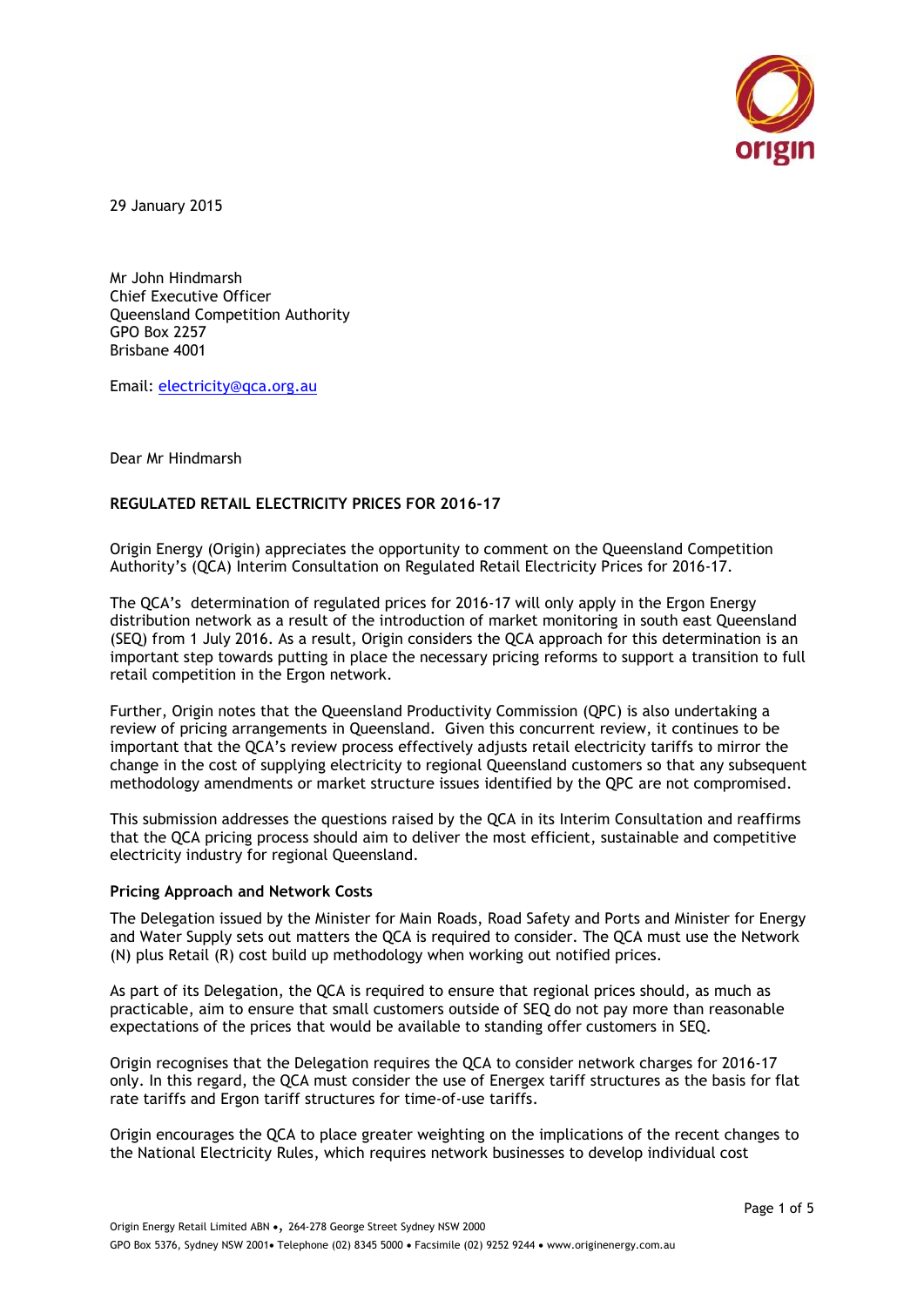reflective tariffs. The approach the QCA adopts this year may influence the calculation of future notified prices and may give rise to transitional issues for Ergon customers due to the disconnect between the regulated retail price and Ergon's network tariffs. We would encourage the QCA and the Government to reconsider the merits of adopting Ergon tariff structures when setting the regulated retail electricity price for 2016-2017. This is particularly relevant to tariff 11 and tariff 20 where tariff structures for Ergon and Energex differ (ie flat vs three-part inclining block tariffs).

With respect to large business customers, Origin supports the continued approach whereby notified prices for these customers are based on the network charges to be levied by Ergon Energy. However, we believe that there is merit in transitioning these prices to more cost reflective levels to satisfy the National Electricity Rules pricing principles.

### **Energy costs**

As part of our submission to the QCA's 2015-16 Retail Electricity Pricing Determination, we proposed a number of ways in which the QCA could enhance its current hedging-based approach that would more accurately capture the wholesale market cost of supply. While we note the QCA did not accept our proposed enhancements, we consider it prudent to summarise our concerns with the approach used in the 2015-16 Retail Electricity Pricing Decision.

In our view, the QCA's hedging based method does not appropriately reflect the dynamic of the wholesale market with respect to the relationship between contract and pool prices. Under the QCA's approach, the portfolio cost is at its lowest under a scenario when pool prices are at their highest and the supply demand balance is at its tightest; conversely, portfolio costs are at their highest under a situation when pool prices and demand are at their lowest.

Our experience is that when the supply demand balance is tight, generators have more ability to price contracts at higher values to reflect the value of scarce capacity. Furthermore, we consider that historic practise demonstrates that when pool prices are high so too are contact prices.

As a result, we maintain our view that it is unrealistic to assume retailers will consistently be able to profit from buying an insurance product and that the higher the pool price scenario, the lower the wholesale energy cost.

In previous submissions, we also raised a number of concerns with the approach taken to generate load profiles. ACIL's presentation of modelled Energex demand simulations in 2015-16 showed that the current approach continues to under-represent load variability. The top 100 hourly demands in ACIL's upper and lower demand simulations sit within the boundary created by the actual demand traces for each of the last four years. We would expect that upper and lower demand simulations would sit outside recent historic demands as they are intended to represent extreme conditions. A tight range of demand distributions naturally leads to a more efficient 'model hedge position' in turn understating modelled energy costs.

# **Retail costs**

As noted by the QCA, an appropriate allowance for retail costs need to be included within the R component of each retail tariff. Retail operating costs and margin need to be set to encourage business efficiencies, new entrants and thus competition in the regional electricity market. If the R component of each tariff is set below a representative retailers cost to serve, competition will cease to progress in the Ergon distribution area and there is little potential for customers to be offered discounts.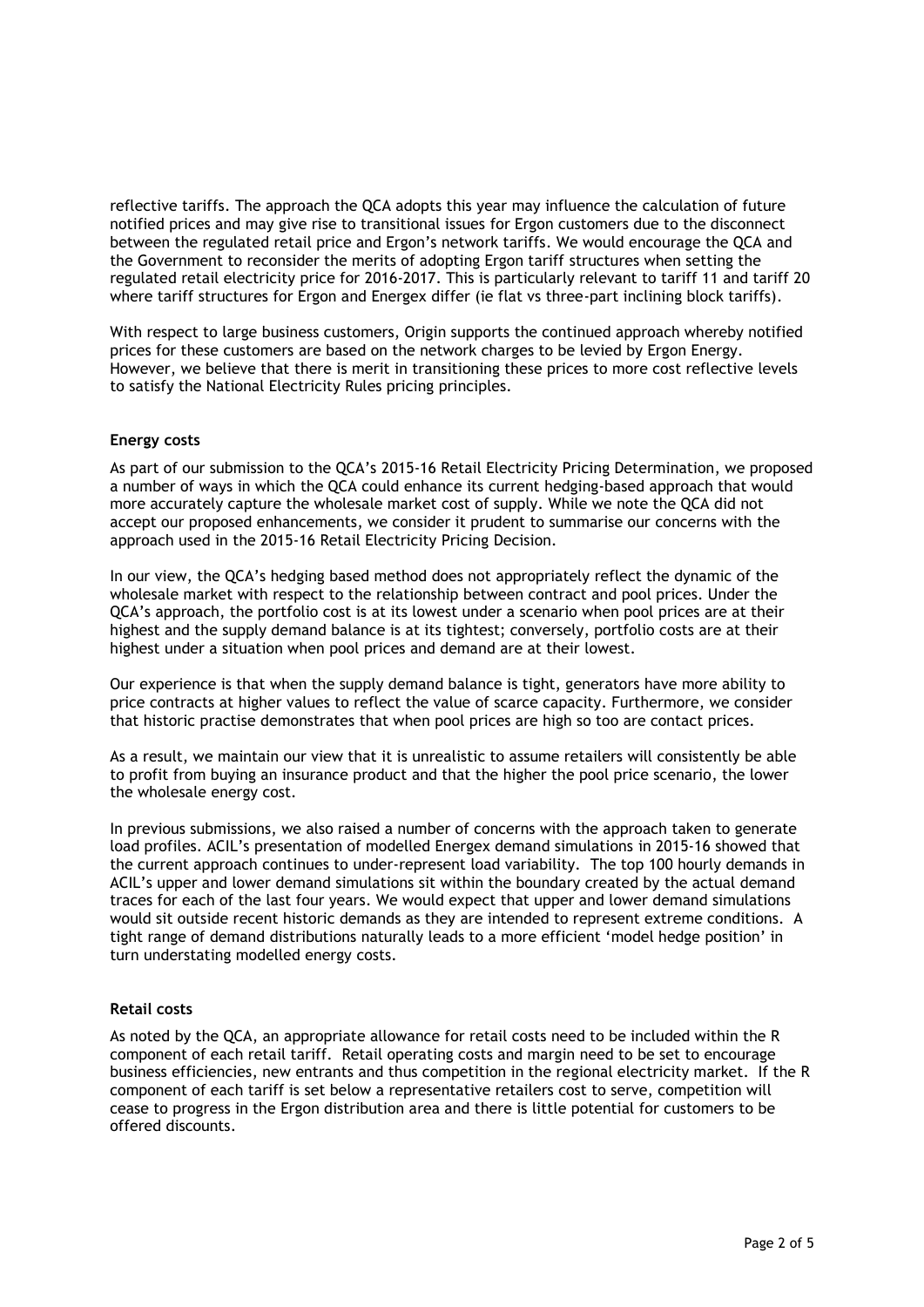# *Representative Retailer*

There appears to be a discrepancy between the QCA's and ACIL Allen Consulting's definition of a 'representative retailer'. The QCA's Interim Consultation Paper proposes that a representative retailer is one that is an 'incumbent retailer of sufficient size to have achieved economies of scale<sup>1</sup>'. In a traditional sense, Origin would interpret this to be Origin, AGL and Ergon Energy. However, ACIL Allen Consulting refers to relying on 'incumbent' and 'non incumbent' (ie Click Energy, Lumo Energy and M2 Energy)<sup>2</sup> retailer data to analyse retailer operating costs.

Origin believes the QCA should be cognisant new retailers are continually entering the Queensland electricity market and may seek to supply customers in the Ergon distribution area and may seek to supply customers in the Ergon distribution area if notified prices move towards cost reflective levels. This is particularly true for customers in Ergon's east pricing zone. The R component needs to reflect that there are small scale retailers and if the allowed costs are not adequate to cover costs, retailers will not offer price benefits to these customers.

#### *Retail operating costs*

 $\overline{a}$ 

Retail operating costs (ROC) relate to the costs of the services provided by an electricity retailer to its customers. In order to establish a retail operating cost allowance, the QCA needs to determine appropriate ROC categories and an approach to estimating costs in each of these categories.

ROC should include categories such as billing, customer call centre, credit management, energy trading activities, corporate overheads, IT systems and other costs (ie Ombudsman costs, depreciation). We believe ROC needs to recognise that each retailer has different cost categories in relation to capital and operating costs and Origin believes that both costs need to be recognised. Origin supports ACIL Allen Consulting's proposal to include QCA regulatory fees as a separate ROC item.

In addition, Origin supports the QCA's proposal to include customer acquisition and retention costs (CARC) as part of ROC. The inclusion of CARC is necessary in order to ensure the competitive functioning of the Queensland electricity market.

Origin's preferred approach to determine a representative retailers costs is to use the current Queensland retail operating cost benchmark and to escalate this allowance on an annual basis. To give the QCA confidence in its own benchmark, Origin believes the QCA can construct an indicative retail operating cost for a representative retailer based on indicative data provided by retailers. Origin believes that relying on data provided by retailers to determine an appropriate retailer operating cost is problematic as retailers have different accounting methodologies and how they allocate costs to electricity and gas customer.

The potential to have large discrepancies in supplied operating costs was evident in 2015-16 when the QCA's analysed the actual retail costs for Origin and AGL. Origin Energy's reported costs were \$169 per customer in 2013-14 and AGL's reported costs were \$102 per customer<sup>3</sup> - these differences arose from how costs were allocated. We thus believe a benchmarking approach with some comparison to actual costs to assure validity is the most effective mechanism to determine these costs.

With regards to the annual change in ROC, Origin suggests that a simple methodology be developed. For example, the QCA's current approach of escalating ROC based on the consumer price index. However, if an annual escalation method is used, then there would need to be a provision to take

<sup>&</sup>lt;sup>1</sup> QCA, Regulated retail electricity prices for 2016-17, December 2015, p14.

 $^2$  ACIL Allen Consulting, Regulated Retail prices for 2016-17, 2 December 2015, p7.

<sup>3</sup> QCA, Regulated retail electricity prices for 2015-16 – Final Determination, p28.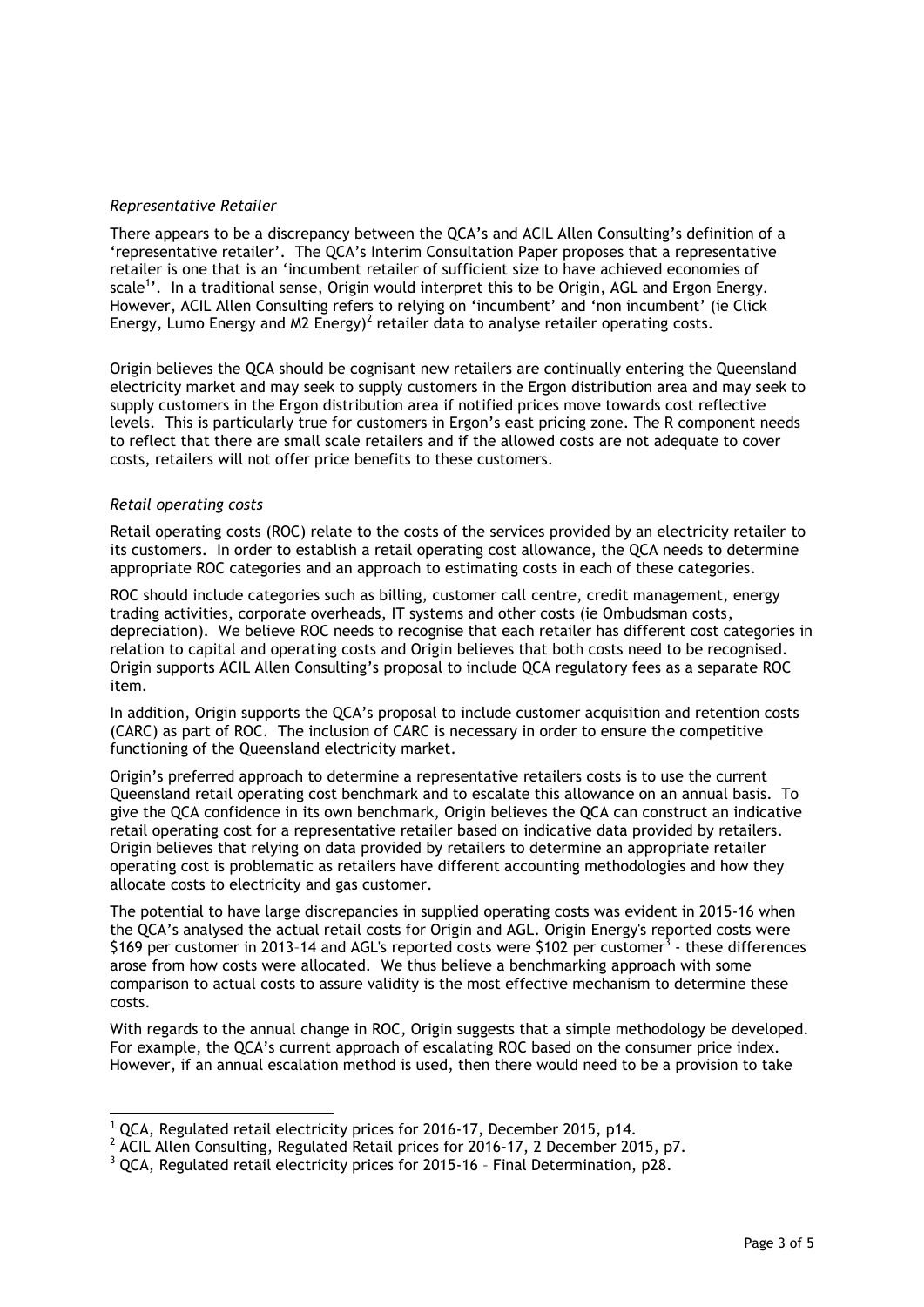into account one-off changes to retail costs because of new regulatory or compliance obligations in the Queensland market.

#### *Retail Margin*

A retail margin needs to cover a retailer for its risk-weighted investment. A low margin is a significant impediment to the further development of competition and to the future investment in the energy sector in regional Queensland.

Origin thus, supports a retail margin based on a percentage of total costs as previously utilised by the QCA. Origin believes the current margin of at least 5.7 per cent is appropriate.

#### **Other Issues**

### *Headroom*

Origin supports the QCA's proposal to include an allowance for headroom on the basis that this margin is consistent with previous decisions and would:

- assist the transition towards cost reflectivity**;**
- **•** be consistent with how large business customers are treated in regional Queensland; and
- lessen the subsidy paid by taxpayers.

#### *Cost pass-through mechanism*

In terms of the cost pass through mechanism, Origin considers that adopting a consistent approach over time provides predictability for retailers, consumers and stakeholders. For this reason, we consider that the QCA should maintain the existing cost pass-through mechanism in its current form.

#### *Transitional arrangements*

We do not agree with the QCA's decision to continue to allow all business customers to have access to transitional tariffs. Notwithstanding that the QCA highlighted that it did not find that there had been a significant increase in customers accessing transitional tariffs, we remain of the view that, with the exception of those customers that have previously made investments in good faith, there is no justifiable reason for these tariffs to be extended to other customers who have not been exposed to the same level risk.

#### **Closing**

Origin would be pleased to discuss any matters raised within this response further with the QCA. Please contact me in the first instance on (02) 9503 5674.

Yours sincerely

 $P. K. h. Z. d.$ 

Keith Robertson Manager, Wholesale and Retail Regulatory Policy